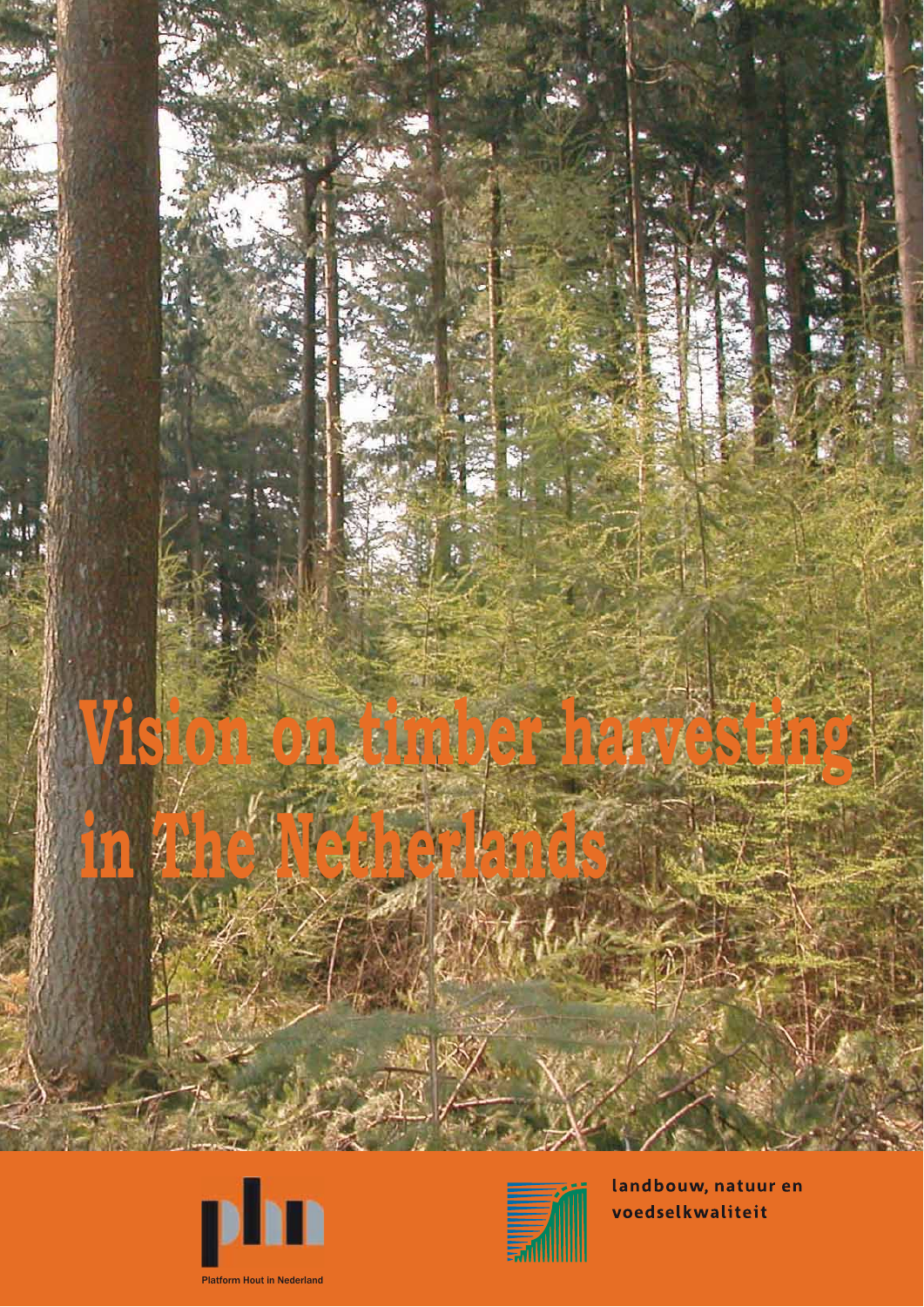# **Vision on timber harvesting in The Netherlands**

Dutch Timber Platform Ministry of Agriculture, Nature and Food Quality, directorate for Nature Conservation and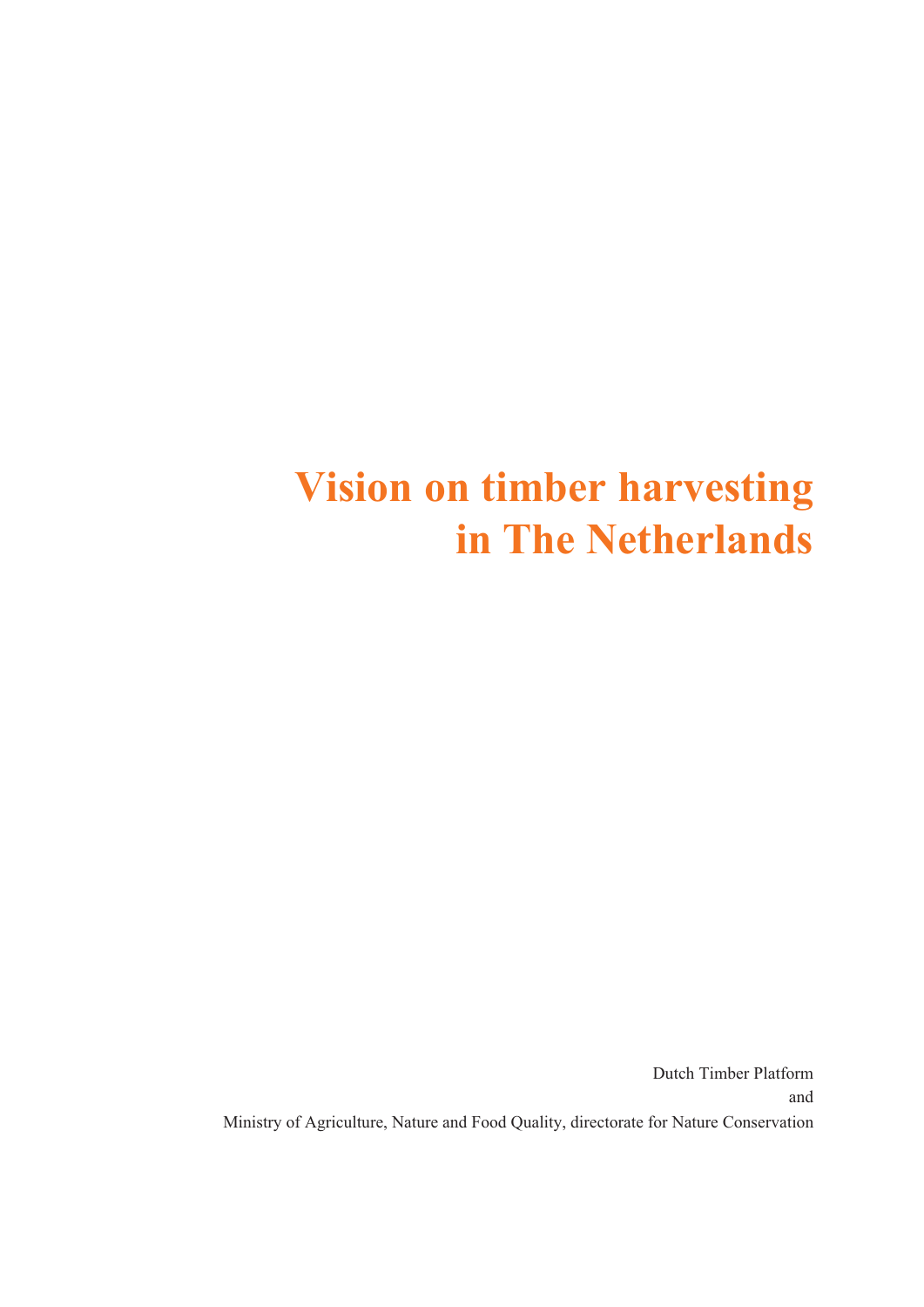# **PREFACE**

This "Vision on timber harvesting in The Netherlands" is the result of a joint effort by the Ministry of Agriculture, Nature and Food Quality and a coalition of parties from the Dutch forestry and forest based industry, united in the Dutch Timber Platform (PHN). The main point that we would like to emphasis in this vision is the need to stimulate the use of timber from Dutch woodlands, both in quantity and in quality.

Sustainable forest management is an important issue, ranked high on the national and international agenda. Sustainability not only implies that we care for social and environmental aspects, but also that the economic functions which woodlands provide, should be taken into consideration equally. In this respect timber harvesting plays a crucial role.

Approximately half the forest area in The Netherlands has been certified for sustainable forest management. In recent years, the amount of timber in our woodlands has increased steadily, due to reduced harvesting activities. Consequently, we could harvest much more wood than we actually do. If Dutch harvesting rates were to be increased, we would not have to rely so heavily upon timber procurements from woodlands in countries abroad, where often sustainable forests management is much more difficult to achieve.

Wood is an important renewable resource, which is neutral in terms of carbon dioxide emissions. The use of wood requires a relatively small amount of energy compared with other construction materials and hardly impacts our environment in a negative way if the resource is managed sustainably. Therefore timber products are very much appreciated in our society and they are being used in many applications.

With this "Vision on timber harvesting in The Netherlands" the Ministry of Agriculture, Nature and Food Quality and the Dutch Timber Platform would like to bring wood harvesting (back) to the attention of politicians and forest managers. The vision is the basis upon which the Dutch government, and the forestry and wood working industries will carry out joint activities to stimulate a sustainable use of our woodlands.



Cees Veerman Minister of Agriculture Nature and Food Quality





Kees Faber Chairman of the Dutch Timber Platform

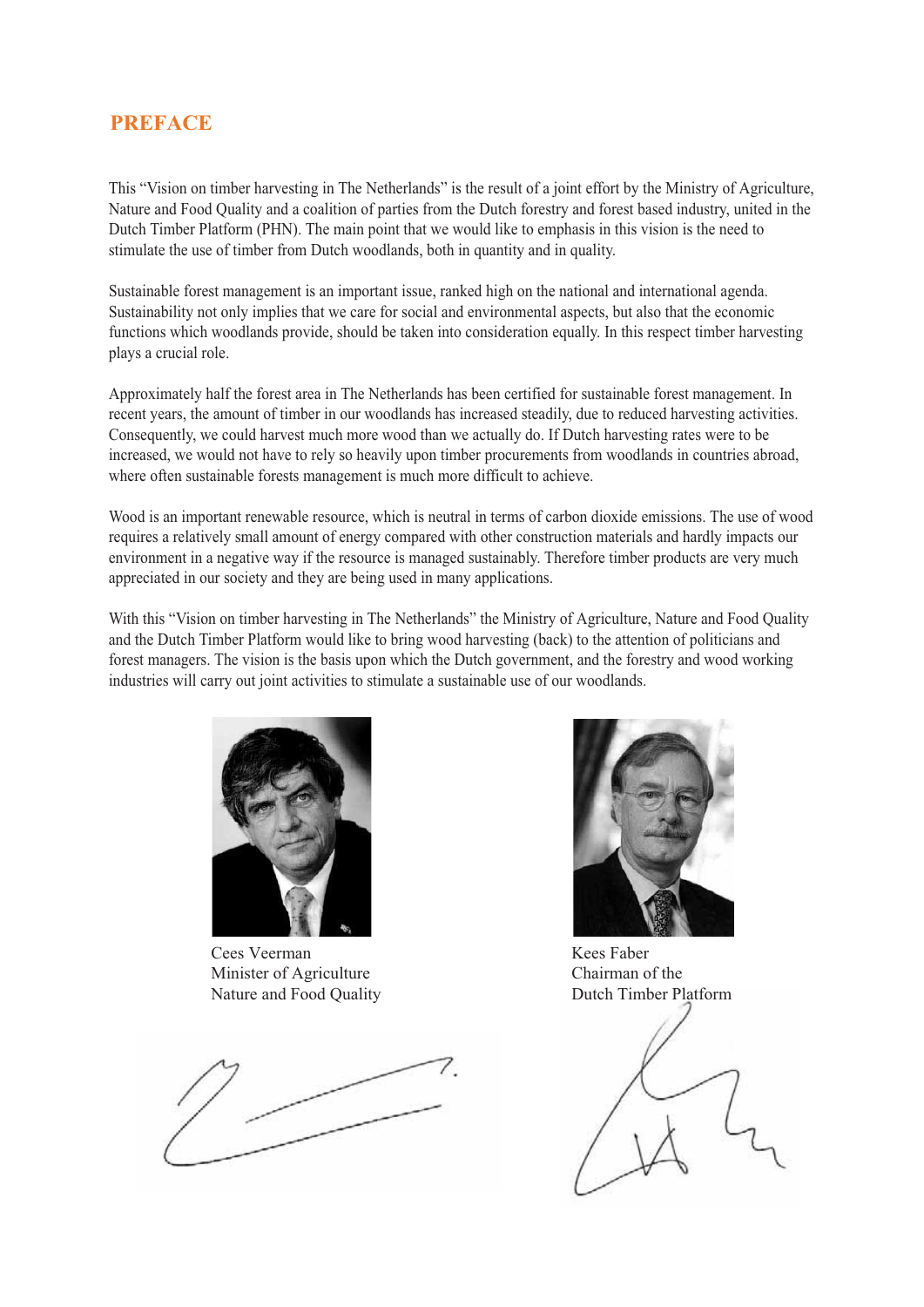# **EXECUTIVE SUMMARY**

In the policy paper "Nature for people, people for nature" in which the Dutch nature conservation policy is described in detail, and in which the forestry policy is included, wood production and timber harvesting are not mentioned explicitly. Over the past few years, the Dutch Timber Platform has observed a reduced attention for the production and harvesting of timber, and a significant reduction in the total volume of wood harvested in Dutch woodlands.

As an important representative of the forestry and wood processing sectors in The Netherlands, the Dutch Timber Platform has taken the initiative to develop a "Vision on timber harvesting" in collaboration with the Dutch government, in which the current level of timber production and harvesting in the Dutch woodlands is analyzed and a number of recommendations in the field of forestry and wood processing is formulated.

To analyze the current situation and to develop concrete actions a working-group was established. The working-group has made the following *observations*:

• **Tree species and tree sizes change.** 

- The total area of woodlands in The Netherlands is 360,000 ha. The main species are Scots pine and oak. Conifer species occupy 54% of the forest area; broadleaves 46%, but the share of broadleaves is increasing. Because final felling hardly takes place anymore, trees increasingly become older and thicker. The wood processing industry, however, is not adapted to handle and process large sized logs into timber.
- **Harvesting costs keep on increasing**  A substantial increase in harvesting costs is mainly due to the small sized logging operations resulting from the implementation of integrated forest management. The structure of forest ownership and the fragmented distribution of woodlots have contributed as well to make forest exploitation more expensive, in spite of recent investments in modern harvesting equipment and in the logistics of the timber supply chain.
- **Yields remain low**  Timber prices are dictated by the western European market. The low prices for timber and the relatively high costs of harvesting do not form an incentive to forest owners to become more actively engaged in tree harvesting. Consequently, yields are decreasing and economic profits of forest enterprises have fallen.

## • **Negative public perception of wood production and harvesting**

Even though the use of wood products is very much appreciated, the general public does not perceive wood production and the cutting of trees as a positive activity.

# • **Timber harvesting in The Netherlands steadily decreases**

Only 55 percent of the annual increment in Dutch woodlands is being harvested at present. Consequently, the total standing timber volume increases with 1 million m3 per year. The State Forest Service, responsible for 25-30% of the total annual harvest volume, has a substantially higher utilization rate, thereby serving as a role model to the other Dutch forest owners.

#### • **Limited budget available for afforestation**

The government's intention was to increase the area of Dutch woodlands to 400,000 ha by 2020, which would require a substantial afforestation effort of establishing 2000 ha of new forests per year. However, in 2004 the government has decided not to subsidize afforestation schemes anymore, which are located outside the Main Ecological Framework (EHS) and National Landscapes. As a consequence of this new policy, the desired expansion of forest area stagnates.

#### • **Very low level of self-sufficiency**

The Netherlands supplies only 5 to 7% of it's annual timber needs from domestic sources. At the same time, the consumption of wood products shows an ever increasing trend.

# • **Up scaling and internationalization**

The Dutch wood sector is a healthy, internationally oriented sector with great potential for the future. Because of mergers and foreign takeovers, the majority of the Dutch paper industry already is in the hands of internationally operating, large companies. The supply of raw materials and the proximity of markets, which provide an outlet for their products, are the most important decisive factors for (foreign) companies to establish themselves in The Netherlands. Should, however, the wood processing industry gradually disappear, which will directly impact the forest exploitation and transportation sector too, this will result in a much more difficult market position for Dutch timber.

## • **Lack of specific policies to enhance timber harvesting**

The Dutch forestry policy is imbedded in the policy paper "Nature for people, people for nature" and is supported by the subsidy program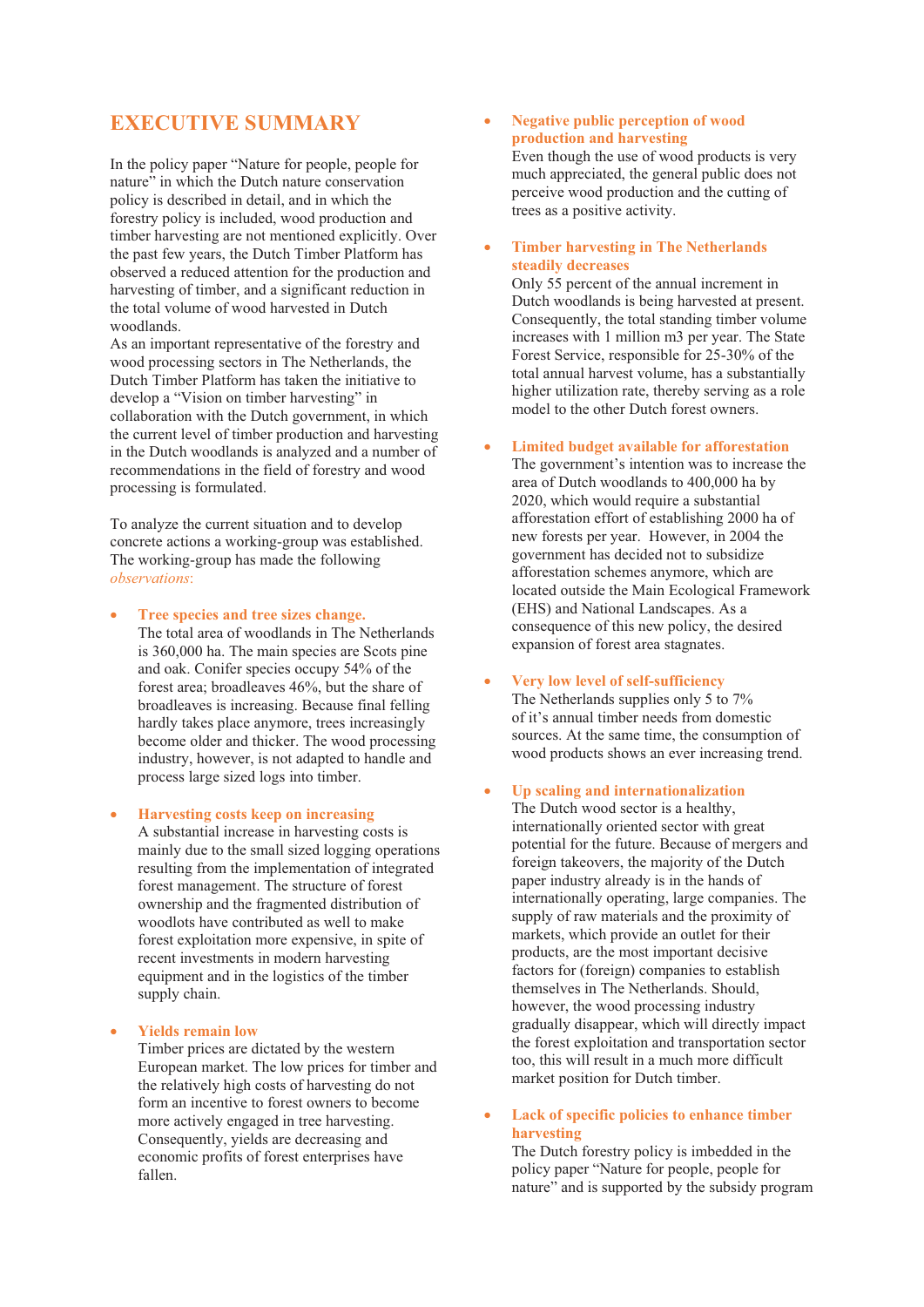"Nature management 2000" (aiming at afforestation and sustainable forest management of permanent woodlands) and by the subsidy program for nature conservation and management by farmers and other private organizations (stimulating a.o. the establishment of temporary forest on agricultural land). Most Dutch woodlands serve multiple-functions. The existing subsidy programs enable the forest managers to adjust their management in the direction of increased wood production and timber harvesting. In reality, however, many forest owners do not use these opportunities to the maximum extent.

# • **Society demands more sustainable woodlands and wood products**

In a highly urbanized society such as The Netherlands, the need for green areas in the vicinity of cities for recreation and leisure, the increased demand for green electricity by consumers, which requires a steady supply of biomass, and sustainable forest management are recent developments which create opportunities for the Dutch forestry sector.

• **Too many interest groups** 

Many groups and associations are concerned with the interests of the forestry and wood processing sectors and try to persuade officials and politicians to take notice of their points of view. Repeatedly, the Dutch government has stressed that this split up situation is not helpful for a better communication and understanding of the mutual interests.

#### *Policy*

Wood production and timber harvesting has been made more explicit in the general policy on nature conservation and management by the ministry of Agriculture, Nature and Food Quality. The main points of attention are:

- Wood production provides an important economic basis for forest management
- The existing subsidy programs offer sufficient possibilities for forest managers to perform their management in a sound economic way and in which timber harvesting plays a crucial role
- Cooperation between forest managers has been stimulated by the ministry of Agriculture, Nature and Food Quality, resulting e.g in the development of Forest groups. Cooperation is further strengthened e.g. by offering group certification schemes to private forest owners
- Timber harvest is being stimulated by means of extension projects and forestry research In this way, the ministry of Agriculture, Nature and Food Quality offers ample opportunities to forest owners and managers to be actively involved in

timber harvesting. Therefore, there seems to be no need to drastically change the current policy.

To create better opportunities for timber harvesting within the multiple-function objectives of Dutch woodlands, the working-group has formulated *eleven opportunities and barriers*. When it comes to an implementation program, the first four opportunities should receive priority. In between brackets is indicated if action will be taken by either the Dutch Timber Platform (PHN) or by the ministry of Agriculture, Nature and Food Quality (LNV) and in certain cases the State Forest Service (SBB).

#### **1. Signal by the government**

The Dutch government tries to create a balance between the various functions which woodlands provide, such as recreation, environment, nature, landscape values and wood production. By means of policy papers and meetings the government has stressed (and will continue to do so) the importance of wood production and harvesting (LNV).

#### **2. Timber for the future**

Current forest management activities, with their focus on integrated forest management, biodiversity and natural regeneration, causes a shift towards a higher share of indigenous broadleaved species. This development is enhanced by the subsidy program 'nature management 2000', which does not subsidize the replanting of trees anymore. The increased share of indigenous tree species requires an assessment of possible outlets for oak, birch, ash and maple. Although the wood working industry will try to process and trade these timber species (PHN), the industry prefers fast growing timber species. That is why the wood processing industry asks for the same kind of stimulating measures for fast growing tree species as is currently being provided for indigenous broadleaved species. The Ministry of Agriculture, Nature and Food Quality, however, thinks that the subsidy scheme for the most common 'forest goal type' sufficiently allows the forest manager to optimize the species composition and timber harvesting.

The government will study the possibilities to stimulate timber harvesting and the production of fast growing tree species (LNV). The wood working industry will assess in which way timber harvesting may be enhanced by market mechanisms (PHN).

#### **3. Economy of scale**

In the wood working industry more companies are operating internationally and are becoming increasingly larger. However, in the Dutch timber supply chain substantial improvements in efficiency can still be made. To reduce further increases in harvesting costs and to maintain and enhance a strong position on the international timber market,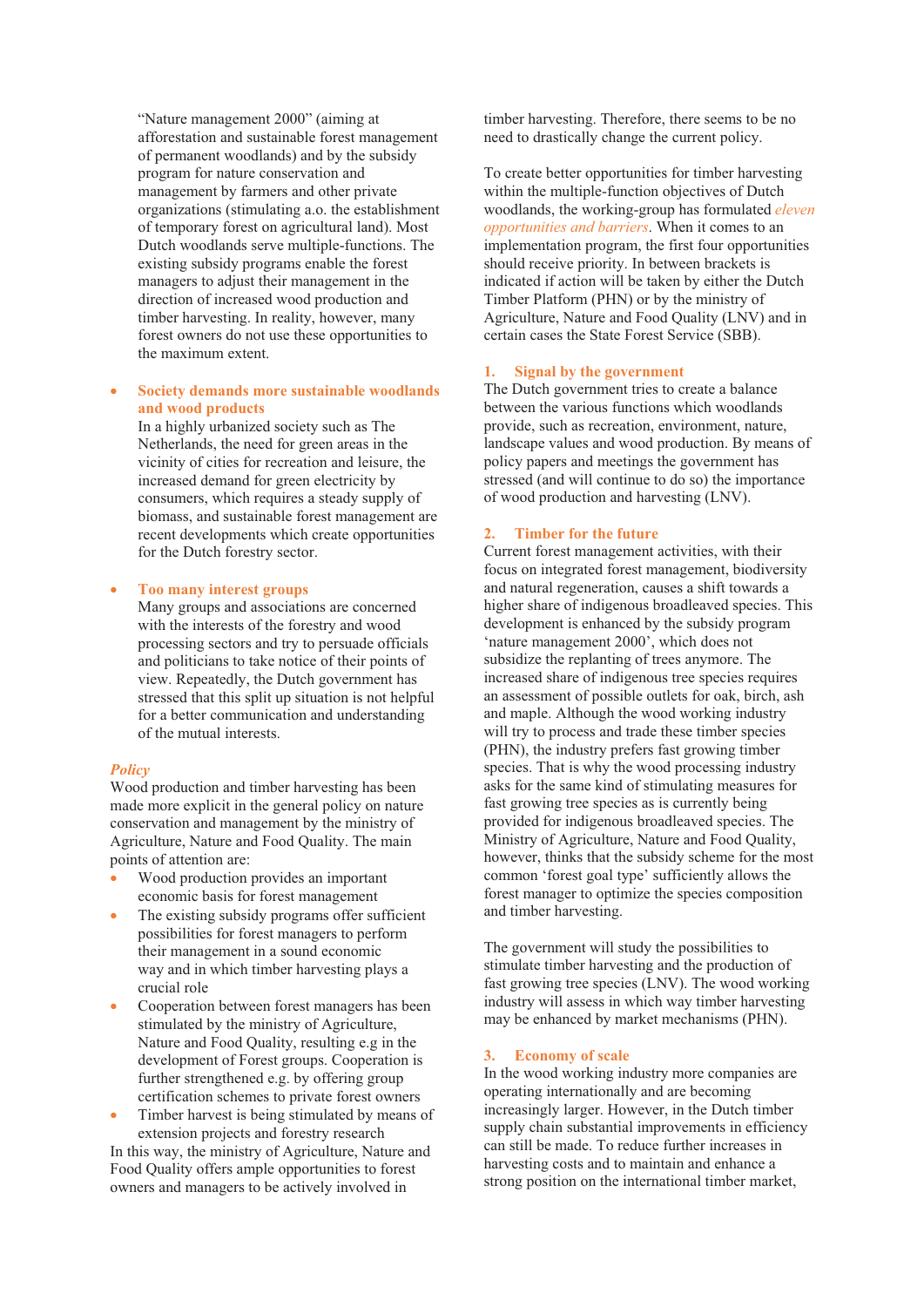mergers and cooperation seem inevitable in the Dutch forestry and wood processing sectors. The sector will try to stimulate the cooperation between forest owners by coordinating and carrying out timber harvesting operations at a regional level and by offering them so called 'full service contracts' (PHN). In addition, measures will be taken to improve the quality of the forest exploitation sector (PHN).

### **4. Afforestation**

Due to budgetary reasons and a shift in responsibilities from national to local authorities, the Dutch government has focused its' activities on the realization of the Main Ecological Framework (EHS) and the development of National Landscapes. Consequently, afforestation schemes located outside these priority areas are no longer eligible for national subsidies, which means that they need to be funded by provinces, municipalities and by private initiatives.

An expansion of the forest area is considered very important by the Dutch Timber Platform for our future supply of domestic timber, to create space for recreation and leisure and to create an attractive environment for the establishment of new (international) businesses. The ministry of Agriculture, Nature and Food Quality is prepared to deploy their expertise and know-how to develop alternative means of funding afforestation projects, in a joint effort with the forestry and wood working industries (LNV, PHN).

#### **5. Flora and Fauna Law**

The ministry of Agriculture, Nature and Food Quality recently has formulated a regulation to allow certain activities to be carried out in the forests, if they are in line with the Code of Conduct on the Flora and Fauna Law, developed and approved by the forestry sector and by the Minister of Agriculture, Nature and Food Quality, which has become effectuated in April 2005. PHN and the State Forest Service will actively stimulate the implementation of the Code (PHN, SBB).

#### **6. Public perception of timber harvest**

Both the forestry sector and the government will support extension and communication strategies to enhance a positive perception of the general public on woodlands as a source of nature experiences and of timber, which, in turn, implies carrying out timber harvesting operations. In these communications, wood will be presented as a valuable renewable and environmentally friendly raw material. PHN will identify and try to link to other European promotional activities to enhance the public perception on timber harvesting (PHN, LNV).

#### **7. Stimulating sustainably produced Dutch timber**

The sustainability of Dutch wood production is not much under debate. However, not all Dutch timber can be proven to be produced in a sustainable way. Stakeholders in the forestry and wood sector will be engaged in the further implementation of sustainable forest management certification of Dutch woodlands (PHN). The government will stimulate the use of certified Dutch timber in her own timber purchases for building and construction works and in work put out in tender (LNV).

# **8. Markets and marketing**

Due to fragmentation in the wood sector, the marketing of Dutch timber has gained little attention. This can certainly be improved. Partners in the timber supply chain will join hands to carry out market assessments and develop marketing tools and strategies for domestic timber, e.g by initiating activities in the supply chain to create better market opportunities for quality timber. Another action will be to publish up-to-date and independent price statistics for industrial round wood and saw logs (PHN).

#### **9. Biomass for renewable energy**

The increasing demand for woody biomass for the production of renewable energy will create opportunities for the Dutch forestry and wood processing sectors, especially with respect to logging residues and wood processing residues. It will be important, therefore, to make an early assessment of the environmental, economical and social requirements and preconditions on the basis of which wood for energy can be harvested and what the impact might be on the multiple-functions of our woodlands (LNV, PHN).

#### **10. Improving the forest road network**

Dutch woodlands have a network of forest roads which does not meet the requirements of modern harvesting and hauling equipment any more. The maximum carrying capacity of most forest roads is too low, especially in the rainy season which creates considerable damage to the road system. By improving road maintenance and by coordinating the harvesting operations and log transports on a regional scale, the adverse effects can be reduced to an acceptable level (PHN).

#### **11. Interest groups**

The community of interests in the forestry and wood working sector is highly fragmented and too many groups and associations are involved. The government has urged the sector to do something about it. The main stakeholder organizations will investigate the possibilities for better cooperation (PHN).